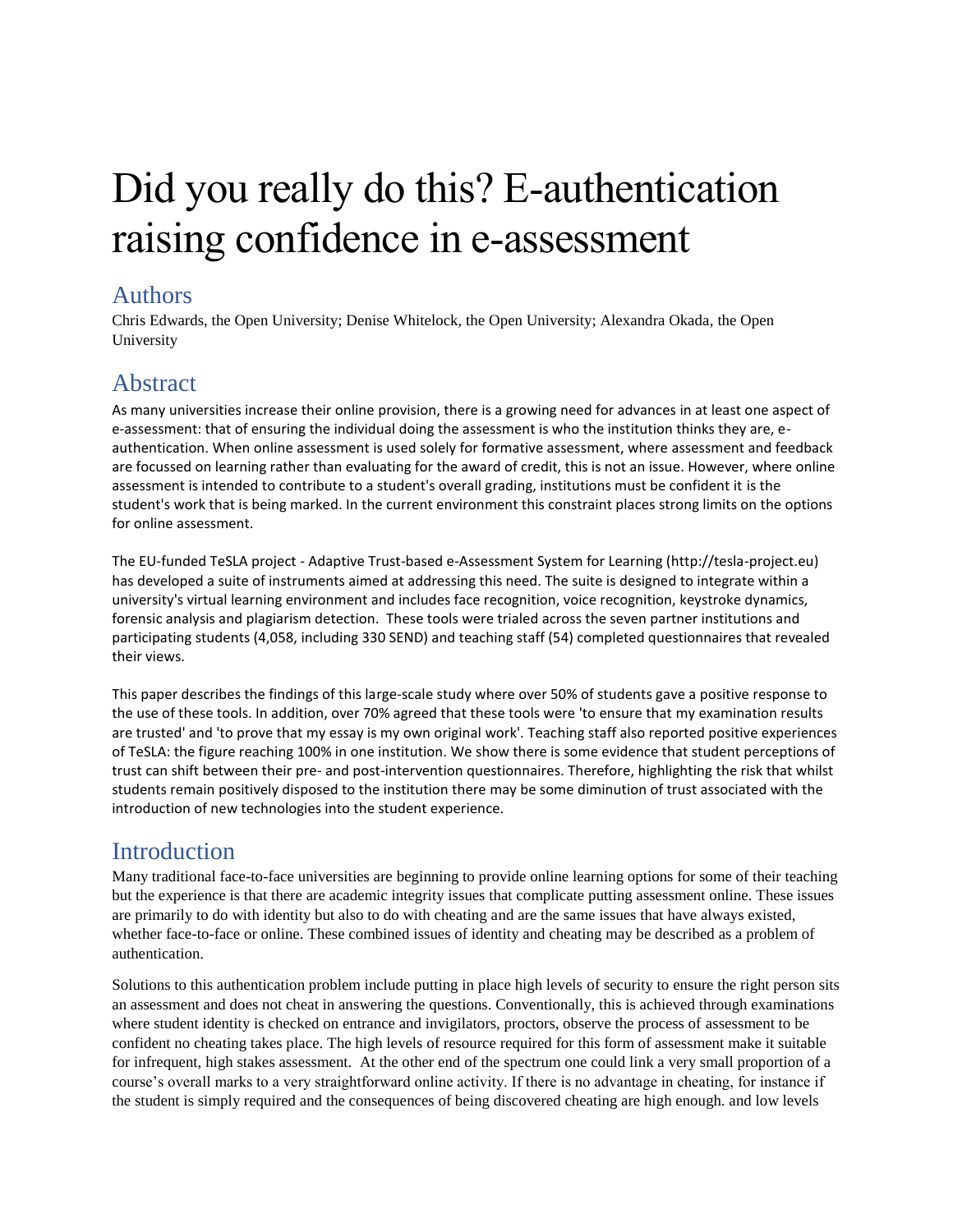for low stakes assessment. Some universities use 100% online proctoring for their assessment e.g. Western Governors University, WGU, in the USA. The cost of this means they will set few assessment points with a high proportion of course marks associated with it. Need to ensure there is sufficient disincentive to cheat to put people off.

## Academic integrity

The old adage, prevention is better than cure, certainly applies here. Although we naturally wish to catch those who try to cheat in their assessments, we much prefer to persuade students not to attempt to cheat by promoting good academic practice and therefore, academic integrity.

In McCabe, Trevino, and Butterfield (2001) the authors provide a list of 10 principles of academic integrity for faculty. They are quoted here for convenience:

- 1. Affirm the importance of academic integrity
- 2. Foster a love of learning
- 3. Treat students as an end in themselves
- 4. Foster and environment of trust in the classroom
- 5. Encourage student responsibility for academic integrity
- 6. Clarify expectations for students
- 7. Develop fair and relevant forms of assessment
- 8. Reduce opportunities to engage in academic dishonesty
- 9. Challenge academic dishonesty when it occurs
- 10. Help define and support campus-wide academic integrity standards

(McCabe, Trevino, and Butterfield, 2001)

Interestingly, their list from the student perspective includes the provision of deterrents with 'harsh penalties' given as the example: In most institutions the penalties will be determined at institutional, rather than faculty level. Whilst this list was written as a reflection of the previous decade and before the boom in online learning, each of their items resonates in today's higher education environment. A more recent study written firmly in the contemporary technological context does not attempt to modify this list of principles. Van Veen and Sattler (2018) do however, aim to deepen our understanding of the role of deterrence while suggesting other factors fit within the local context. The European Commission funded, Innovation Alliance [\(http://www.innovationalliance.eu\)](http://www.innovationalliance.eu/), teaches academic integrity as having five interconnected key values. These are: faith (or trust), fairness, respect, honesty, sense of responsibility. These clearly need further elaboration. However, it seems likely these terms could encompass the earlier list of ten.

The rapid increase in online tuition and opportunities for online assessment require no significant rethinking of the majority of the ten principles above, other than extending what we consider to be the classroom and the campus, in principles 4 and 10. Trust, as mentioned in principle 4 does have to be rethought as our view of the classroom is radically changed, from a real space containing a real time interaction between teachers and students. To asynchronous interactions taking place without geographical coincidence and mediated through the internet. Also, student expectations, in principle 6 cannot assume to have remained unchanged and what faculty do and say to clarify these will evolve. Any move into online assessment provides step changes in the opportunities to engage in dishonesty: principle 8 and therefore, also in what is done to reduce these. However, through principle 7, we see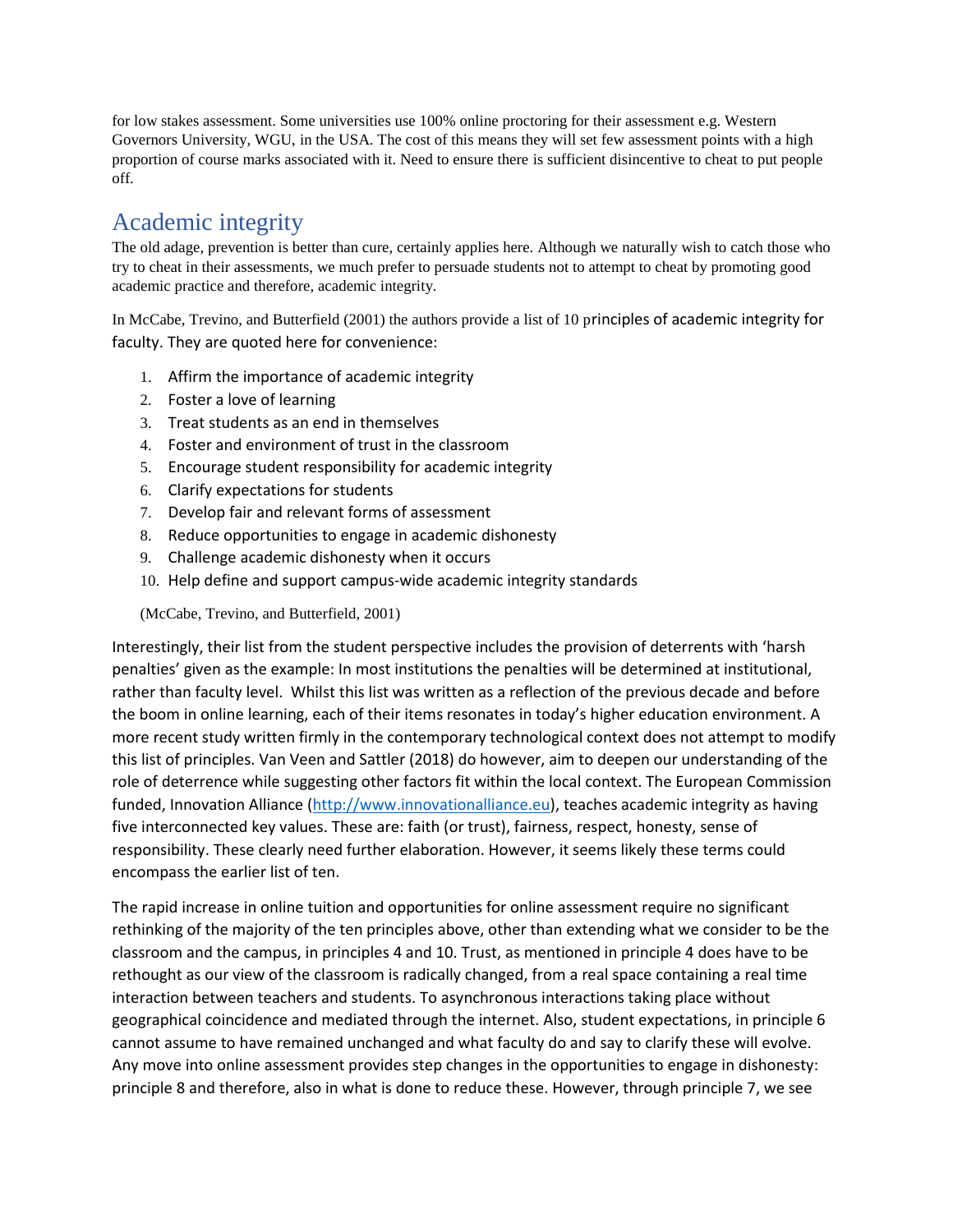there are new opportunities to develop 'fair and relevant' assessments. In the next section we consider how two different approaches to online assessment address these challenges and opportunities.

#### High stakes, low stakes, assessments

There are now well developed online proctoring solutions that enable institutions to manage full examinations with their students dispersed geographically. For some universities this can be the only form of assessment used, e.g. Western Governors University in Utah, U.S.A. This approach supports the traditional examination: an infrequent, high stakes assessment. This is seen as an alternative mode for a traditional form of assessment. So, expectations are set accordingly. The notion of the exam hall is extended to include every space in which a student is being examined. The opportunities to cheat are reduced through a combination of recordings. These may include from multiple cameras, microphones, and screen recorders. The setting of the ratio of students to proctors to satisfy an institution's appetite for risk will also be a factor contributing to the overall trust in the system.

A different, approach is required for the lower stakes, more frequent, assessment that still contributes to a student's overall mark and grade. Both kinds of assessment are supported by the Trust-based authentication and authorship eauthentication analysis, TeSLA, suite of tools. This is a suite of five tools designed to embed within a university's VLE to be invoked, in any combination, as required to authenticate a student's online work. The tools currently include, face recognition, forensic analysis (a student's writing style), keystroke dynamics (the way a student uses a keyboard), plagiarism detection, and voice recognition. However, others can be added in the future. For students and faculty, this is an unfamiliar experience and the expectations of students and staff need to be carefully considered and communicated for the context of each university. For online institutions, the classroom will remain unchanged as this form of assessment is increased. For traditional face-to-face institutions, the idea of classroom may be extended. And for blended institutions, the balance can shift. The use of the tools reduces the opportunity to cheat and those designing assessments will also gradually learn how best to adjust assessments to make the most of the opportunities the tools offer in terms of effectiveness. The tools will also open new opportunities for different forms of assessment that are currently avoided in online assessment. This is essentially a new assessment regime and trust cannot simply be assumed. However, with a transparent approach and the provision of clear explanations and expectations, students may trust this approach.

## The TeSLA project

This European Commission funded three year project that successfully completed at the end of May 2019, brought together eighteen different partner organisations, including seven universities to trial the tools, teaching in seven different languages. The goal was to develop and pilot an online suite of tools that would become a commercially viable solution for institutions to improve trust in online assessment through the e-authentication of students' work. Whilst a technical team continued development of the suite three pilot studies of increasing scope informed this development and tested the tools is a range of situations, from assessment sessions in class at campus-based universities to TeSLA enabled assessments in real distance learning courses at online institutions. Through the following sections we describe the methods used to evaluate the pilot studies and the results they gave.

The seven universities that trialed the TeSLA suite are:

**Distance learning institutions**: the Open University of Catalunya (UOC); Open University, Netherlands (OUNL); Open University, United Kingdom (OUUK)

**Blended learning institutions**: Anadolu University (AU), University of [Jyväskylä](https://www.jyu.fi/en/) (JYU).

**Face-to-face universities**: Sofia University (SU); Technical University, Sofia (TUS)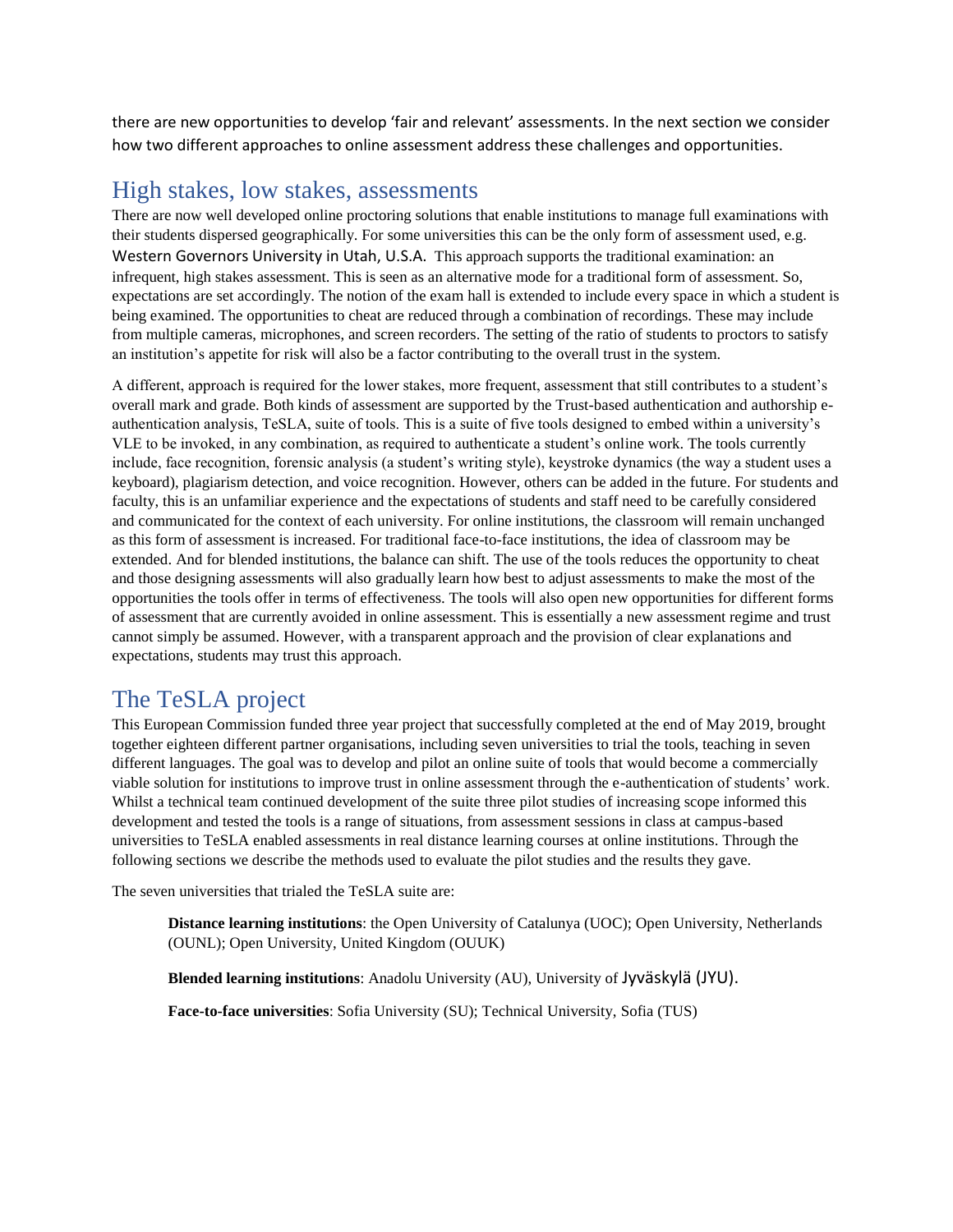## Method

The three pilot studies were spread so that one was run during each year of the project. Each pilot study had a different purpose and each had a different target number of participants. They were run as follows, with target numbers being met:

**Pilot 1**, Year 1, aims: Test the pilot communication protocol; Test the technical implementation protocol. Target number of student participants: 600. Data was collected through interviews with participants and used to improve the two protocols.

**Pilot 2**, Year 2, aim: Test the TeSLA instruments in an isolated manner in assessment activities. Target number of student participants: 3,500. Partners developed four questionnaires. One pair for student participants and the other for staff participants. Each participant completed one questionnaire before they engaged with TeSLA and the second after they had engaged. These provided pre and post responses and included some free text responses. The data provided feedback for the technical team, the pilot university teams, and for improving the questionnaires for Pilot 3.

**Pilot 3**, Year 3, aim: Test the full integration of the TeSLA system and its scalability. Target number of student participants: Phase  $1 - 7,000$ , Phase  $2 - 10,000$ .

The first two pilots were in effect intermediate development steps to the final Pilot 3.

#### **Results**

The numbers involved in the Pilot studies were as set out in Table 1. This table includes the numbers of participants with special educational needs and disabilities, SEND.

Table 1, The number of student participants, teachers and courses for each of the three Pilots, including the number of SEND students

| Pilot     | <b>Students</b> | <b>SEND</b> students | teachers     | courses      |
|-----------|-----------------|----------------------|--------------|--------------|
|           | $\sim$<br>03 .  | ∠⊣                   | $\sim$<br>∠∠ | 44           |
| <b>__</b> | 4,931           | 287                  | 43           | 105<br>ر ے ر |
|           | 272<br>11.JIJ   | 550                  | 392          | 310          |

The chart in Figure 1 shows the spread of participants across subjects in Pilot 2 and both phases of Pilot 3. Whilst in Pilot 3 the majority of participants were studying within engineering and architecture, good numbers of participants were from each of the other subject areas.

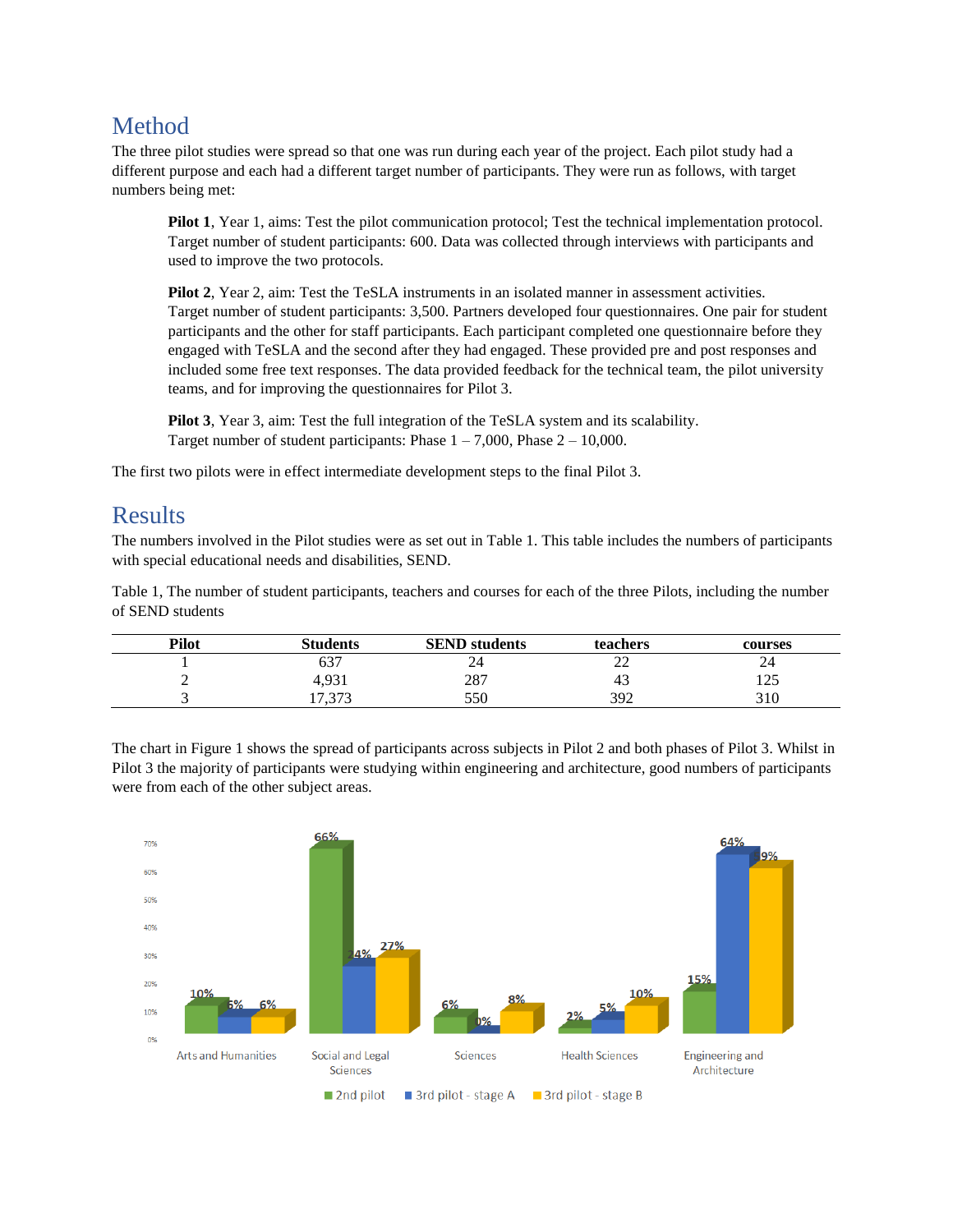Figure 1, The spread of student participants across subjects, by Pilot. For Pilots 2 and 3

The spread of participants, for Pilot 3, across the seven languages of the project is shown in Figure 2. This shows a fair representation for each language within the results.



**Language of the courses** 

Figure 2, The spread of student participants across the seven languages in Pilot 3.

The gender distribution is revealed in Figure 3, where it shows the percentage of female students by institution for each of the two phases of Pilot 3. Whilst there are variations from institution to institution, there is an overall balance between female and male students.



Figure 3, The percentage of female participants for Pilot 3a and 3b by institution

#### Assessment details

A range of assessment is included in Pilot 3. There is a spread of formative and summative assessment, with the majority serving both purposes of development and grading. The large majority of assessment was individual, unsupervised, and involved the creation of text artifacts.

Table 2, Summary details for assessment in Pilot 3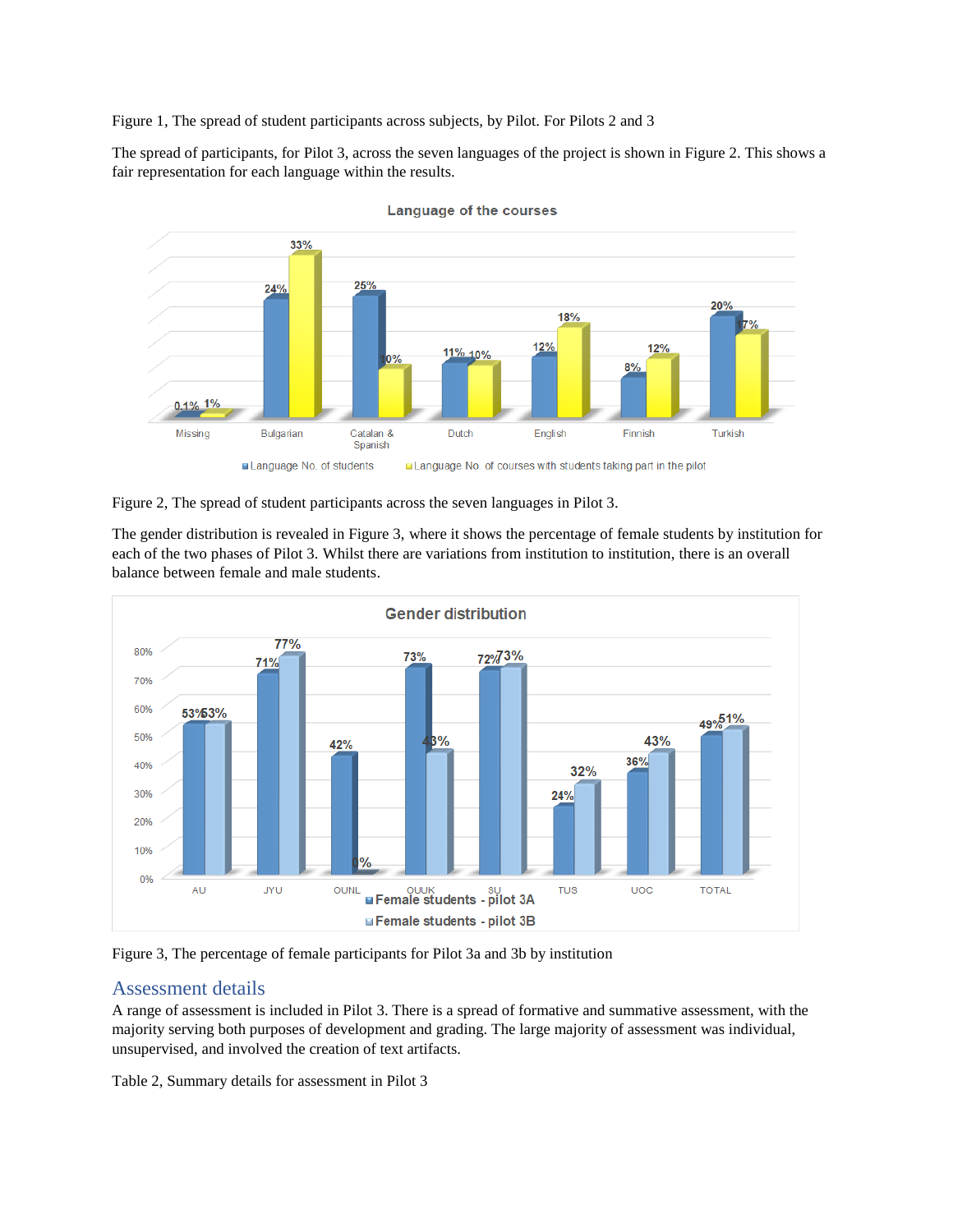| <b>Query</b>                                                          | <b>Response</b>                                                                                                                      | % of student-<br><b>activities</b> |
|-----------------------------------------------------------------------|--------------------------------------------------------------------------------------------------------------------------------------|------------------------------------|
|                                                                       | Diagnostic                                                                                                                           | 1%                                 |
|                                                                       | Formative                                                                                                                            | 22%                                |
| How was the assessment used?                                          | <b>Formative &amp; summative</b>                                                                                                     | 58%                                |
|                                                                       | Summative                                                                                                                            | 11%                                |
|                                                                       | N/A                                                                                                                                  | 8%                                 |
| Was the assessment supervised?                                        | Supervised                                                                                                                           | 12%                                |
|                                                                       | <b>Unsupervised</b>                                                                                                                  | 88%                                |
|                                                                       | Collaborative                                                                                                                        | 2%                                 |
| Was the assessment individual or<br>collaborative?                    | <b>Individual</b>                                                                                                                    | 94%                                |
|                                                                       | Individual & collaborative                                                                                                           | 4%                                 |
|                                                                       | Select answer                                                                                                                        | 17%                                |
| What was the type of response<br>required in the assessment activity? | Create answer or product                                                                                                             | 73%                                |
|                                                                       | Perform/enact/demonstrate<br>Audio<br>Video<br>Text (natural language or code)<br>Artefact (e.g. a painting, a meal, sheet<br>music) | 11%                                |
| What was the response format for                                      |                                                                                                                                      | 11%                                |
| response type 'Create answer or                                       |                                                                                                                                      | 12%                                |
| product'?                                                             |                                                                                                                                      | 76%                                |
|                                                                       |                                                                                                                                      | 1%                                 |

#### Special educational needs and disability

A separate study focusing on SEND students was carried out. The numbers of participating SEND students are given in Table 1 above. The data are summarised as:

All SEND students highly appreciated the availability of the TeSLA system which allows for equal opportunities for all students; reducing the pressures on students with severe physical disabilities to drop out from the university; saving time and money for travel; improving productivity; increased flexibility; increasing the reliability in comparison with face-to-face examinations.

Most of the SEND students appreciated the opportunities that TeSLA provides for conducting exams from home on certain occasions, but they did not see online assessment as an alternative to face-to-face assessment because this would limit the opportunities for their socialisation.

The students' experiences and opinions in relation to accessibility and usability of the TeSLA system and its different instruments varied a great deal according to the type and degree of their disability.

The analysis of the data suggests that, due to the heterogeneity of SEND students and the specificity of different disability groups, it is not possible for a system such as TeSLA to satisfy equally the needs of such a diverse group of learners in terms of accessibility and usability.

#### Headline findings

The key findings for students are:

- 1. Using TeSLA was a positive experience for more than 50% of the students
- 2. Greater than 70% of participating students considered the key advantages of e-assessment with eauthentication to be: 'to ensure that my examination results are trusted' and 'to prove that my essay is my own original work'.
- 3. The most popular TeSLA instruments for students were Forensic Analysis and Anti-Plagiarism: these instruments were less intrusive. And less effort was required for their use.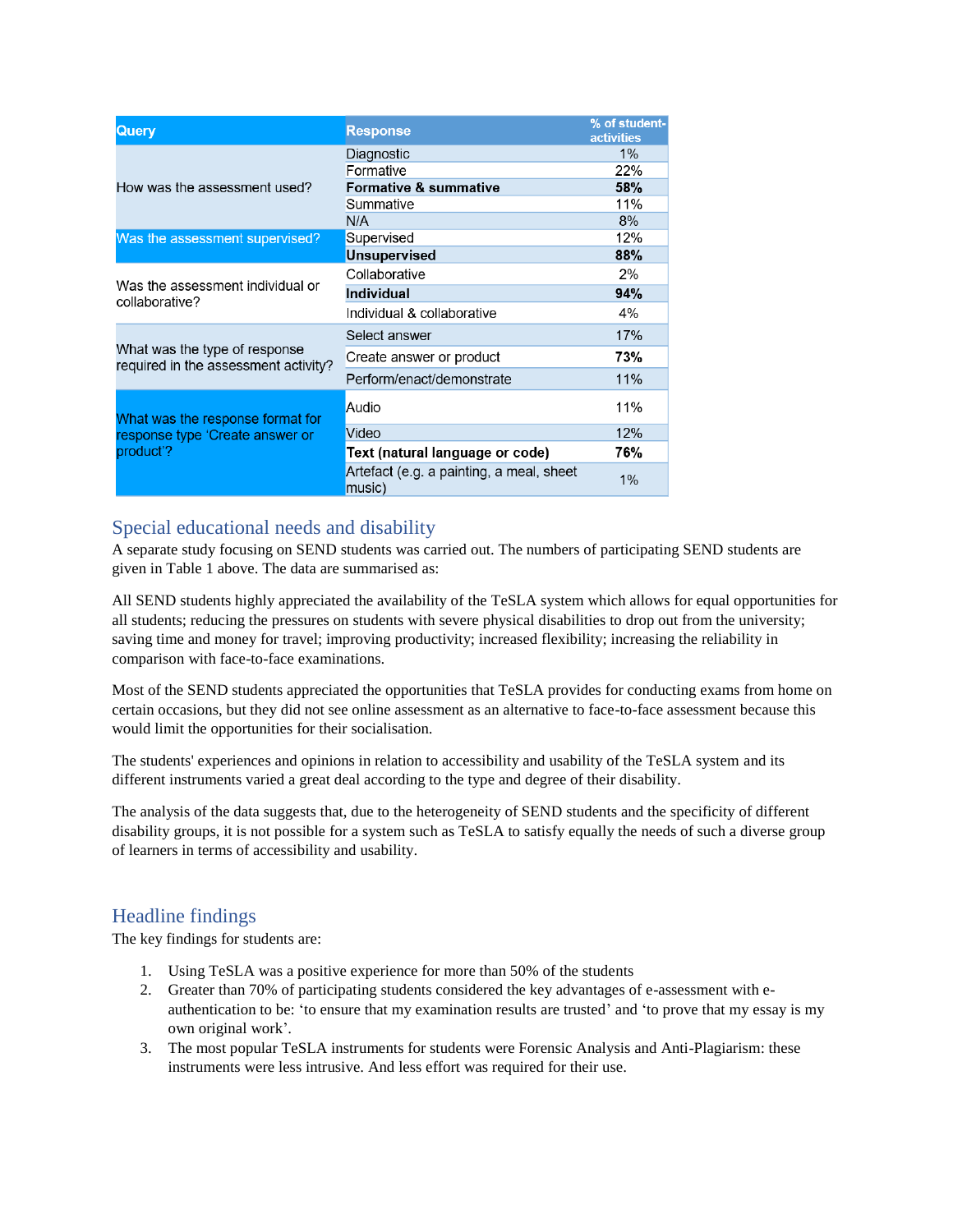4. Many felt e-authentication would increase trust in e-assessment for students, institutions and employees. The most popular reasons given included: e-authentication would make it more difficult for students to cheat.

The key findings for teachers are:

- 1. Teachers were satisfied or very satisfied with the TeSLA experience (particularly TUS 70% and SU 100%).
- 2. Most teaching staff agreed that the use of TeSLA 'will increase trust of e-assessment among universities and employers' and 'it will help participants trust the outcomes of e-assessment'.
- 3. Further improvements (ease of implementation, interoperability, graphical user interface, browsers and OS compatibility) would be welcome.
- 4. e-authentication made new types of assessments possible for the first time.
- 5. Almost all the would recommend TeSLA to a colleague and would be willing to adopt it in their institution. Those who wouldn't were only concerned about the technical implementation of the prototype system in their institutions' existing systems

The key findings for SEND students are:

- 6. Whilst welcome as way of increasing equal opportunity, TeSLA cannot fully support all SEND students
- 7. SEND students do not want this to be used towards ending all face-to-face opportunities as these offer socialization opportunities.

#### Further findings

Ongoing analysis is shedding further light on the data. Okada et al (2018) find that in the OUUK context, whilst there was general acceptance of e-authentication, female students were both more accepting of it and held a greater belief that it had the potential to increase 'the quality and trustworthiness of online assessments'. This is against the background of men being more inclined to share their personal data than women. In the same paper they find that whilst e-authentication may make it easier for some SEND students to participate in online assessment, particularly those with motor disabilities, other SEND students were less positive. They also found there was a difference in attitude related to age. This appeared to centre around the attitude, more commonly held by the young, that the use of e-authentication was a sign the institution does not trust them, rather than as a measure to build trust.

A conference paper presented at ICERI 2018 explored differences in trust between the pre and post participation questionnaires (Edwards et al, 2018). In this paper, the Wilcoxon signed-rank test was used and resulted in the finding that although attitudes to trust were positive in both the pre and post questionnaires, there was a small shift towards students feeling their university did not trust them.

## **Discussion**

The results from the TeSLA project include a final large-scale study that demonstrates the system can operate at scale and be successfully embedded within a university's virtual learning environment (VLE). It should be noted that the nature of the pilots meant that participants were essentially self-selecting. This is because there was no requirement to participate, and therefore only those that wanted to signed the consent and took part. A further selfselection step took place at the post questionnaire where, as there was no compulsion to complete it, some chose not to. Therefore, the findings cannot be considered completely representative of the student body as a whole.

Despite this caveat, there was broad representation in terms of language, subject, gender and special need or disability. The TeSLA system proved to be an acceptable intrusion for the majority of those who did take part. The SEND study showed that whilst generally welcomed, the TeSLA suite of tools could not fully support all students with special needs and disabilities.

Students were clear that they were more accepting of some of the tools that others. The antiplagiarism and forensic analysis tools were most acceptable whilst the facial and voice recognition tools where less accepted. This was